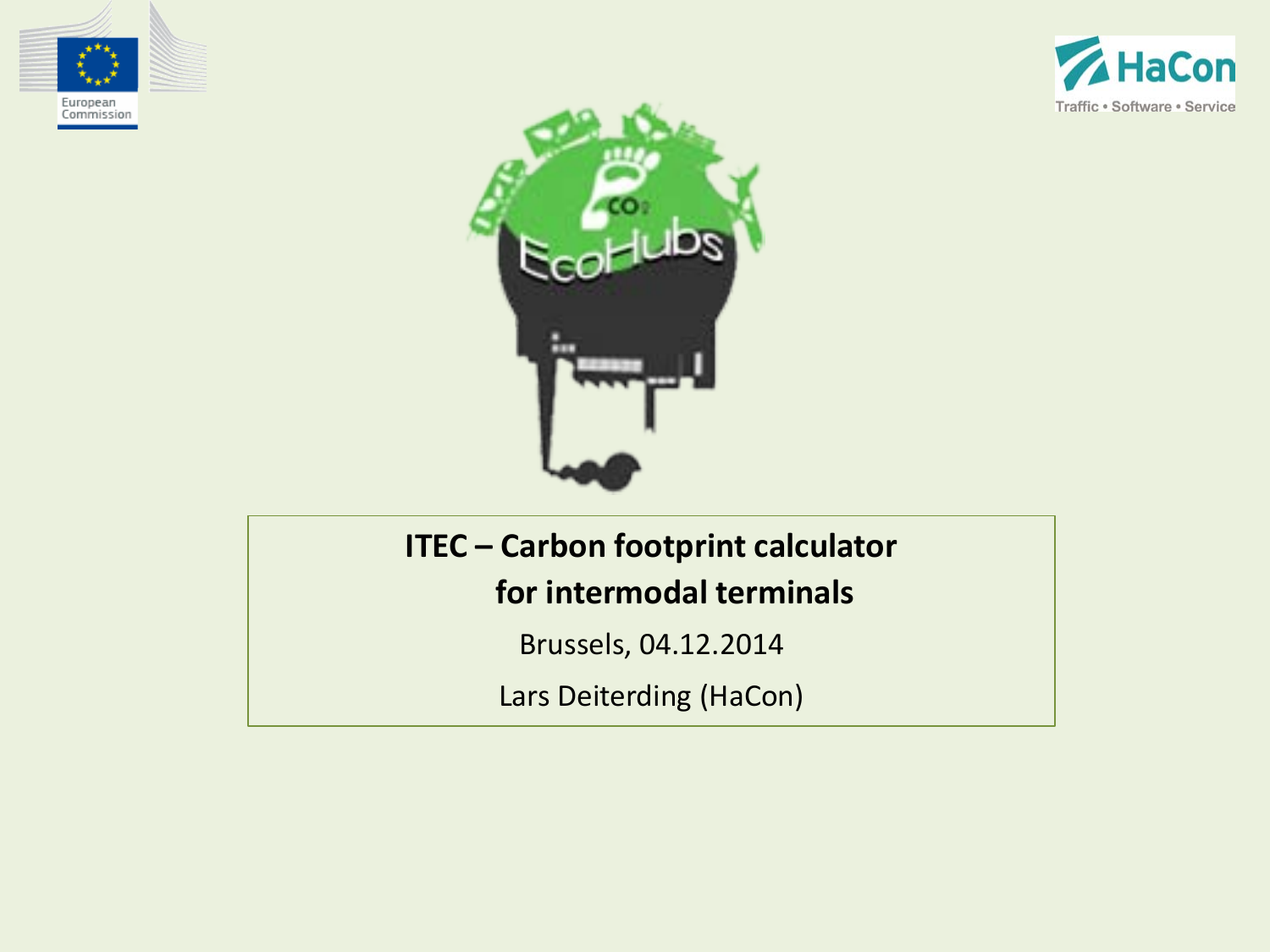#### ITEC – Partners and their roles



|              |                                                                            | Particular knowledge in      |                                 |                          |                         |                            |  |
|--------------|----------------------------------------------------------------------------|------------------------------|---------------------------------|--------------------------|-------------------------|----------------------------|--|
| Partner      |                                                                            | <b>Terminal</b><br>processes | <b>Terminal</b><br>technologies | Information<br>modelling | Software<br>development | Environm.<br><b>issues</b> |  |
| <b>HCN</b>   | Core team:                                                                 |                              | ✓                               | ✓                        | ✓                       |                            |  |
| <b>KC</b>    | <b>ITEC</b> development                                                    |                              |                                 | ✓                        |                         |                            |  |
| <b>PE</b>    | and ownership                                                              |                              |                                 | ✓                        | ✓                       |                            |  |
| <b>IBI</b>   | <b>Application team:</b><br>Data collection<br>Validation<br>Demonstration | ✓                            |                                 |                          |                         |                            |  |
| <b>JER</b>   |                                                                            |                              |                                 |                          |                         |                            |  |
| <b>ADRIA</b> |                                                                            |                              |                                 |                          |                         |                            |  |
| <b>IFB</b>   |                                                                            |                              | ✓                               |                          |                         |                            |  |
| <b>UIRR</b>  |                                                                            |                              |                                 |                          |                         |                            |  |







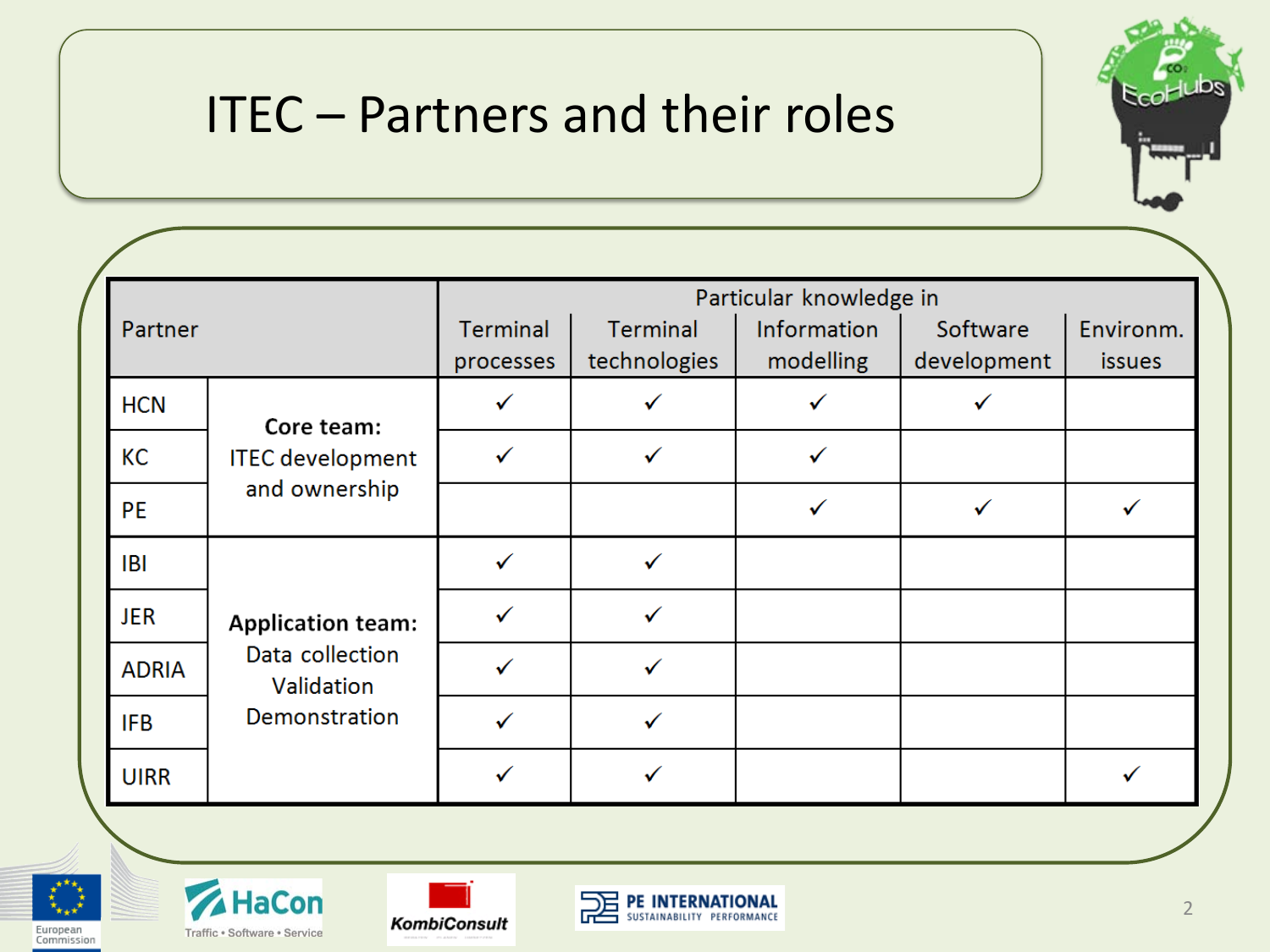# Main idea: **I**ntermodal **T**erminal **E**co-Efficiency **C**alculator (ITEC)

- To enable terminal operators to accurately calculate their current GHG performance;
- To identify where terminal "hot" spots" are with regard to energy consumption and GHG emission
- To determine what impacts different measures in the context of a terminal have, either in an ex ante (scenario) or ex post (monitoring) perspective.









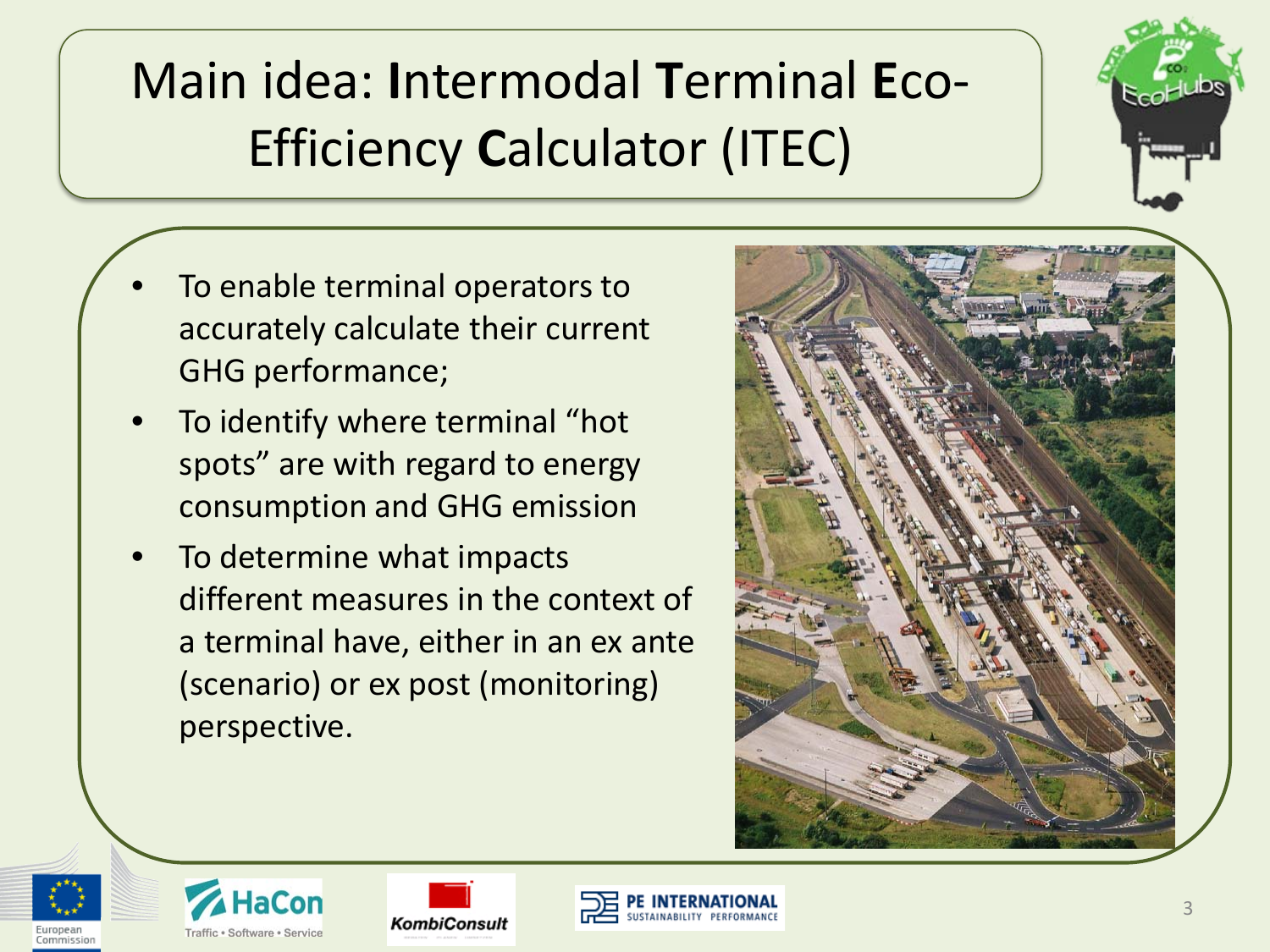#### ITEC – Functional specification



- ITEC refers to the terminal as functional entity
	- considering all energy/GHG relevant processes and facilities,
	- regardless the recipients of the energy bills.

**KombiConsult** 

European

Commission

Traffic · Software · Service

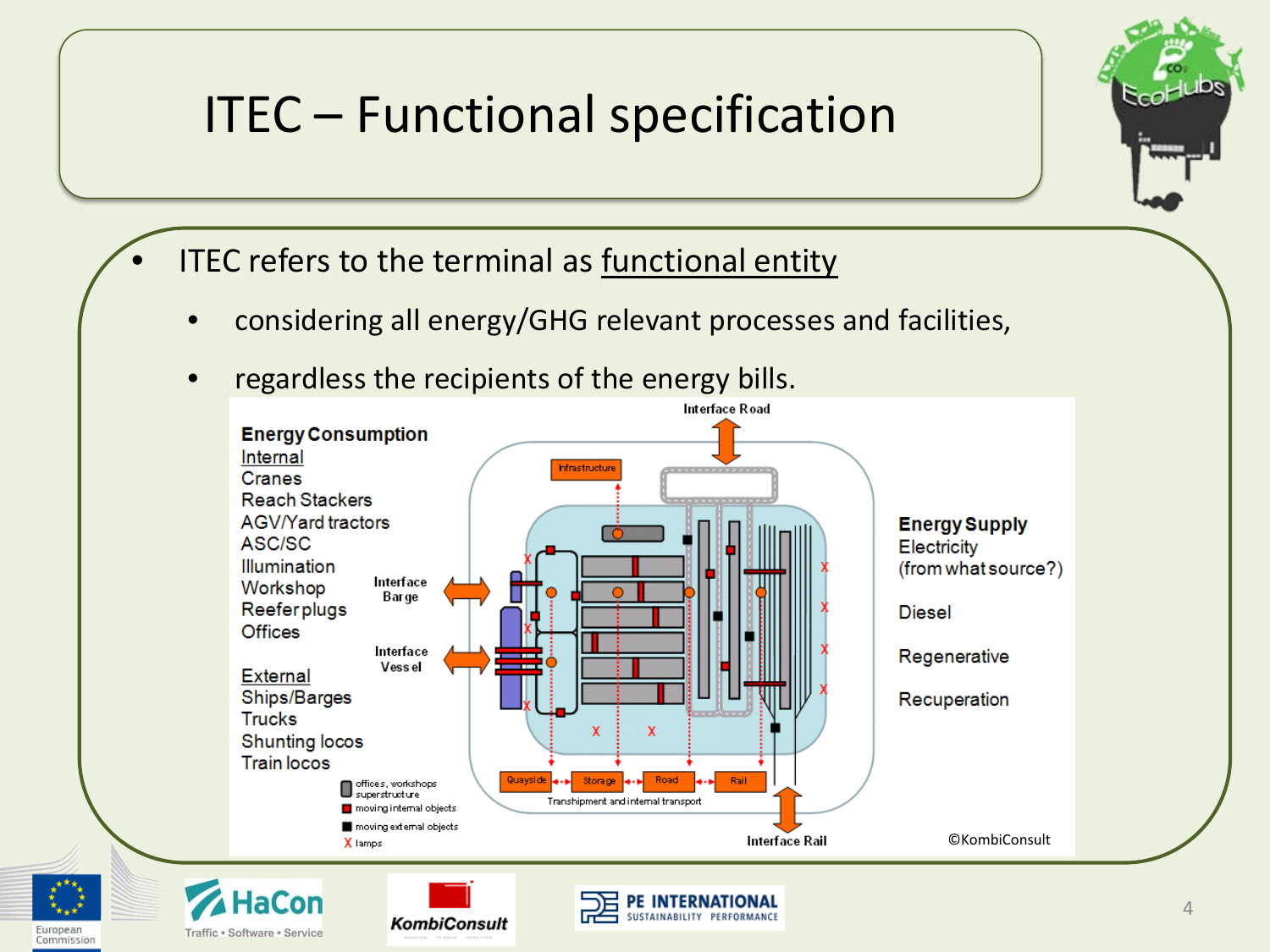#### ITEC – Development phases



Model/tool development focusses on rail-road transhipment and associated terminal components/services ( $\rightarrow$ demonstration cases)



European

Commission

Traffic · Software · Service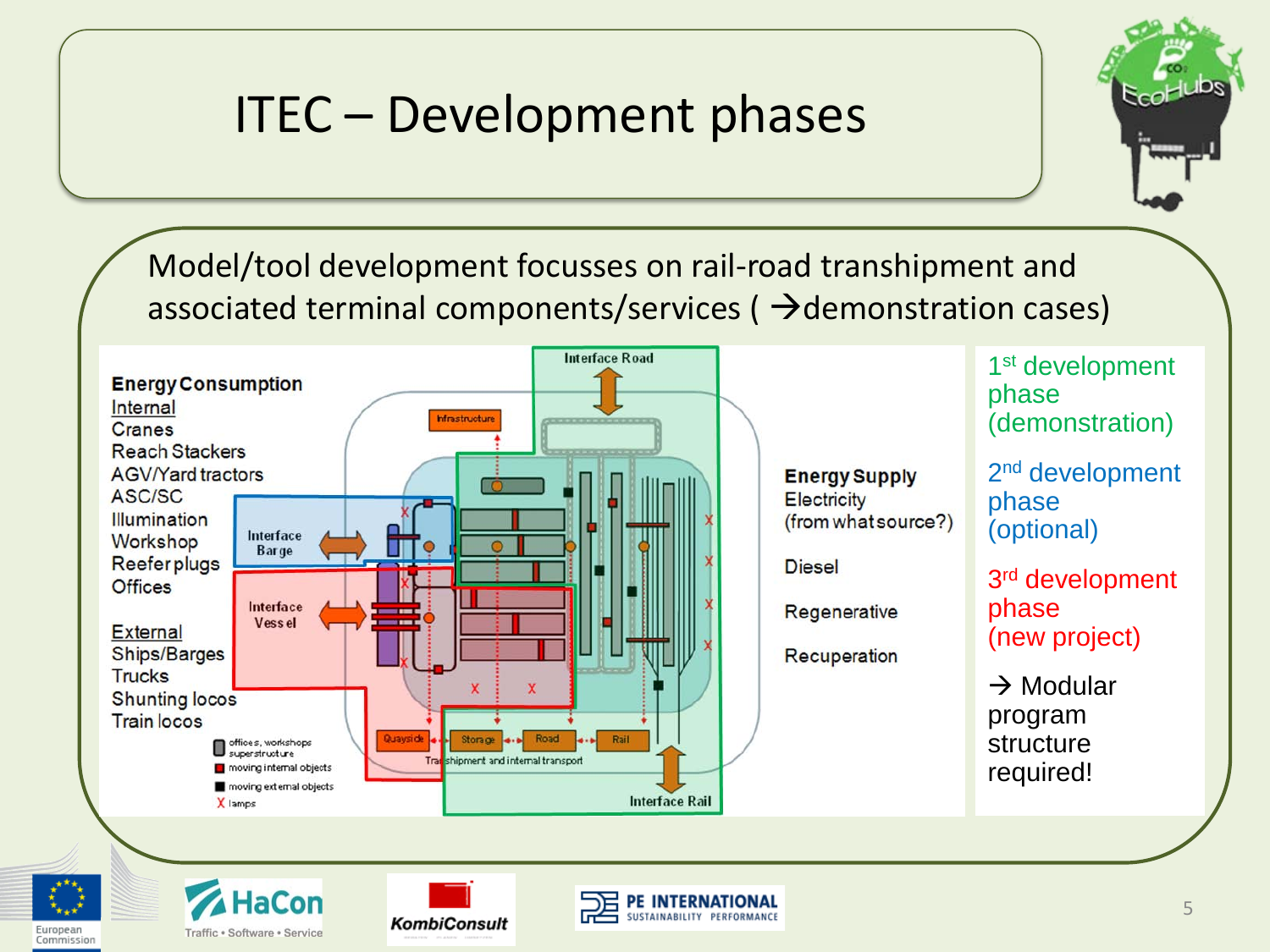#### ITEC – Position within the intermodal transport chain **Intermodal Transport Chain ? Shipper Road Rail Rail Road Store** \* Methodology for calculation and declaration of DIN EN 16258\* energy consumption and GHG emissions of transport services (freight and passengers), March 2013. **Intermodal Terminal** Warehouses & transhipment facilities not covered by the norm, yet. **HaCon** 6**KombiConsult** European Traffic · Software · Service

Commission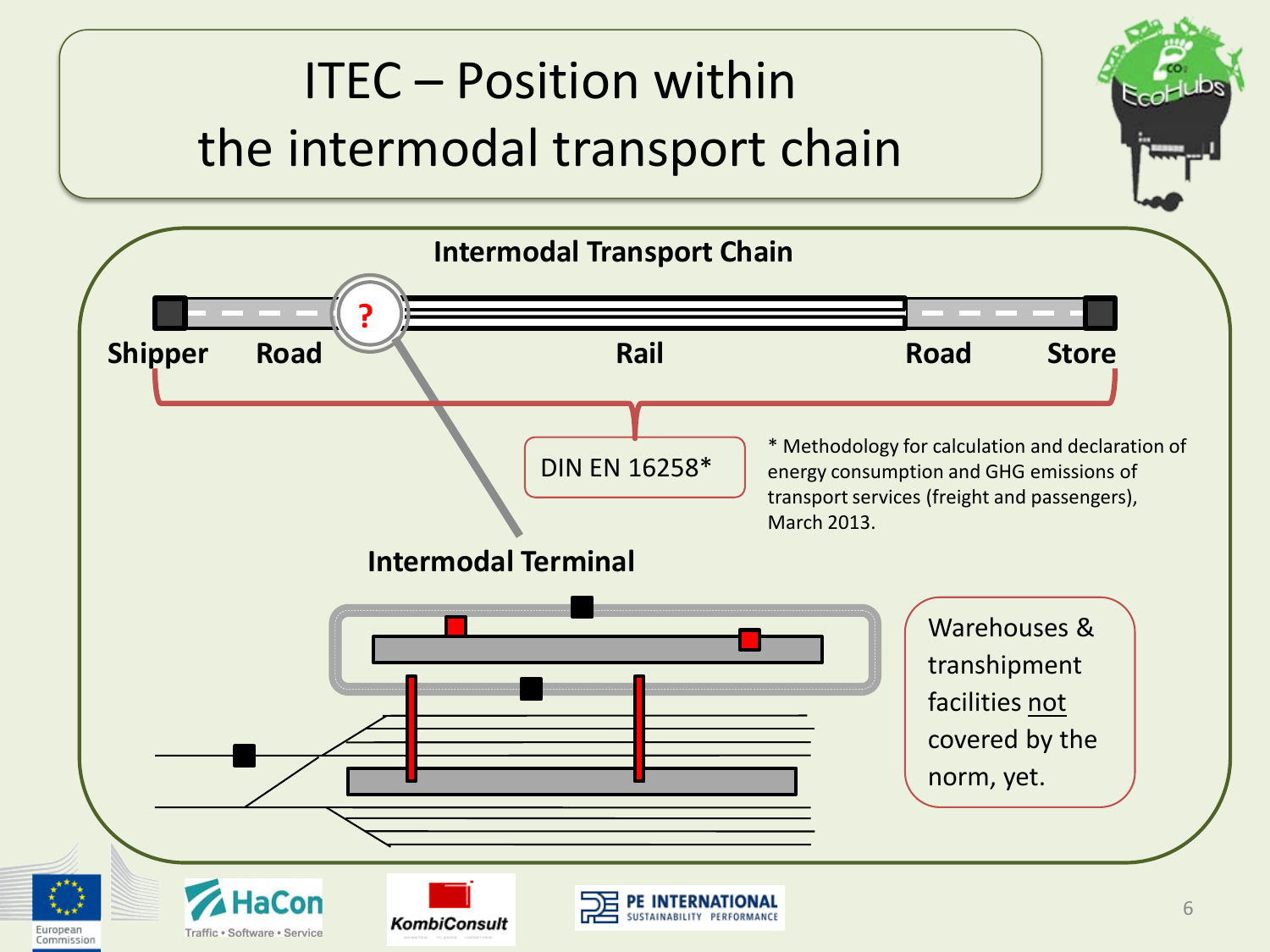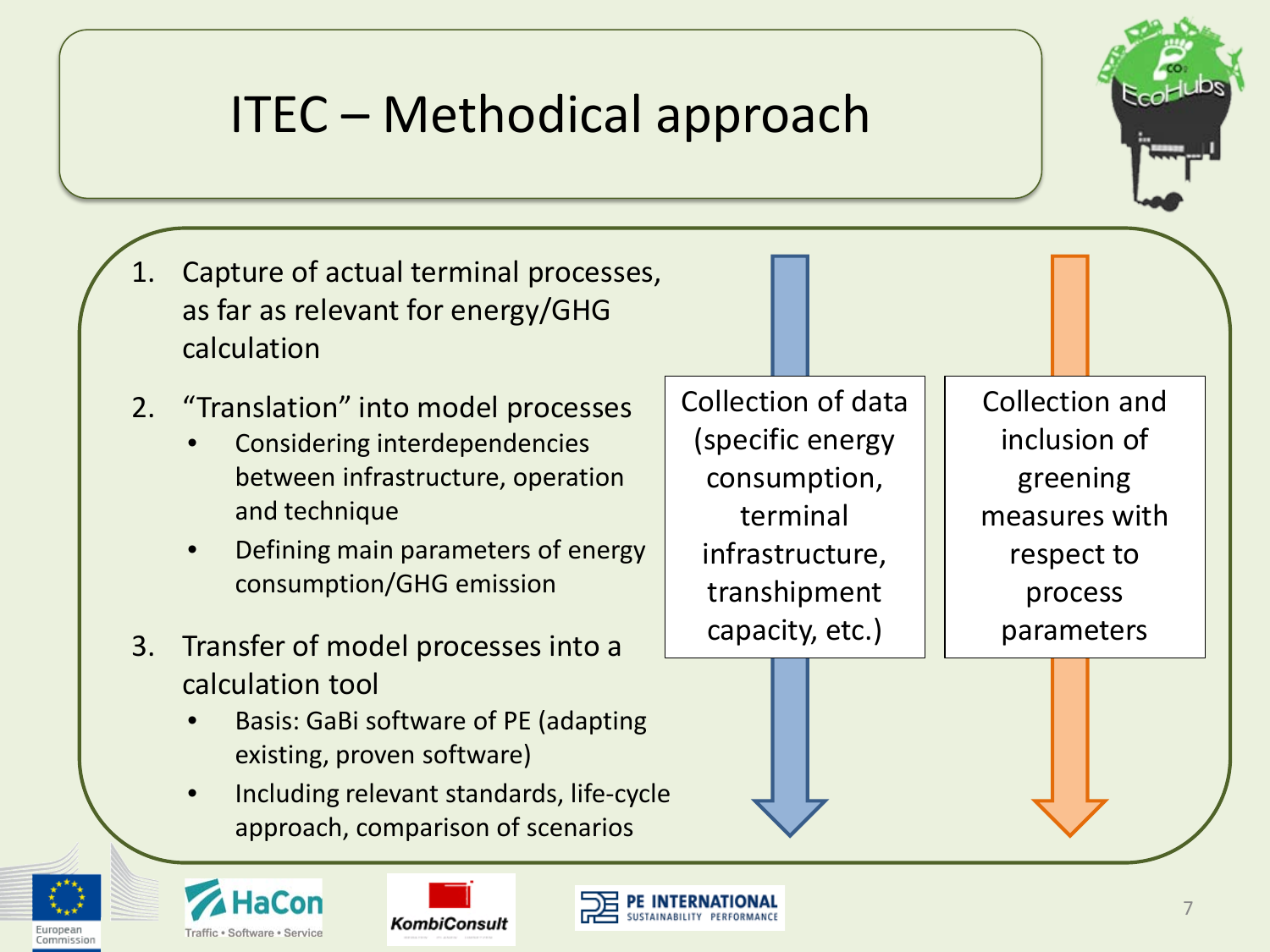

#### ITEC – Main Process Groups (MPG)

|       |                | <b>Main process</b>                    | Terminal processes included                                                                                                                      | <b>Basic</b> | Advanced | <b>Total</b> |                                   |
|-------|----------------|----------------------------------------|--------------------------------------------------------------------------------------------------------------------------------------------------|--------------|----------|--------------|-----------------------------------|
|       |                |                                        |                                                                                                                                                  | terminal     | terminal | terminal     |                                   |
| group |                |                                        |                                                                                                                                                  | activities   | services | operation    |                                   |
|       | 1              | <b>Arrival</b>                         | Movements rail/road/barge<br>from terminal boundary<br>$\rightarrow$ transhipment area                                                           |              |          |              |                                   |
|       | $\overline{2}$ |                                        | Transhipment Transhipment of loading units,<br>incl. intermediate storage                                                                        |              |          |              | Br                                |
|       | 3              | Intermediate<br>operation              | Rail:<br>- Change of transhipment track<br>occupation (standing/floating<br>procedure),<br>- Damaged wagon exchange,<br>- Wagon group transition |              |          |              | siı<br>ar<br>- E<br>S<br>- C<br>p |
|       | 4              | Departure                              | Movements rail/road/barge<br>from transhipment area<br>$\rightarrow$ terminal boundary                                                           |              |          |              | - R<br>p                          |
|       | 5              | Additional<br>services                 | Empty/loaded container depot,<br>reefer storage, hazardous LU<br>storage, internal truck transfer                                                |              |          |              |                                   |
|       | 6              | <b>Terminal</b><br>supply/<br>disposal | Offices, suprastructure (other<br>than transhipment facilities),<br>illumination etc.                                                            |              |          |              |                                   |



- nergy consumers with pecific consumption
- Operational effort,
- process step duration
- elevant volume,
- process frequency







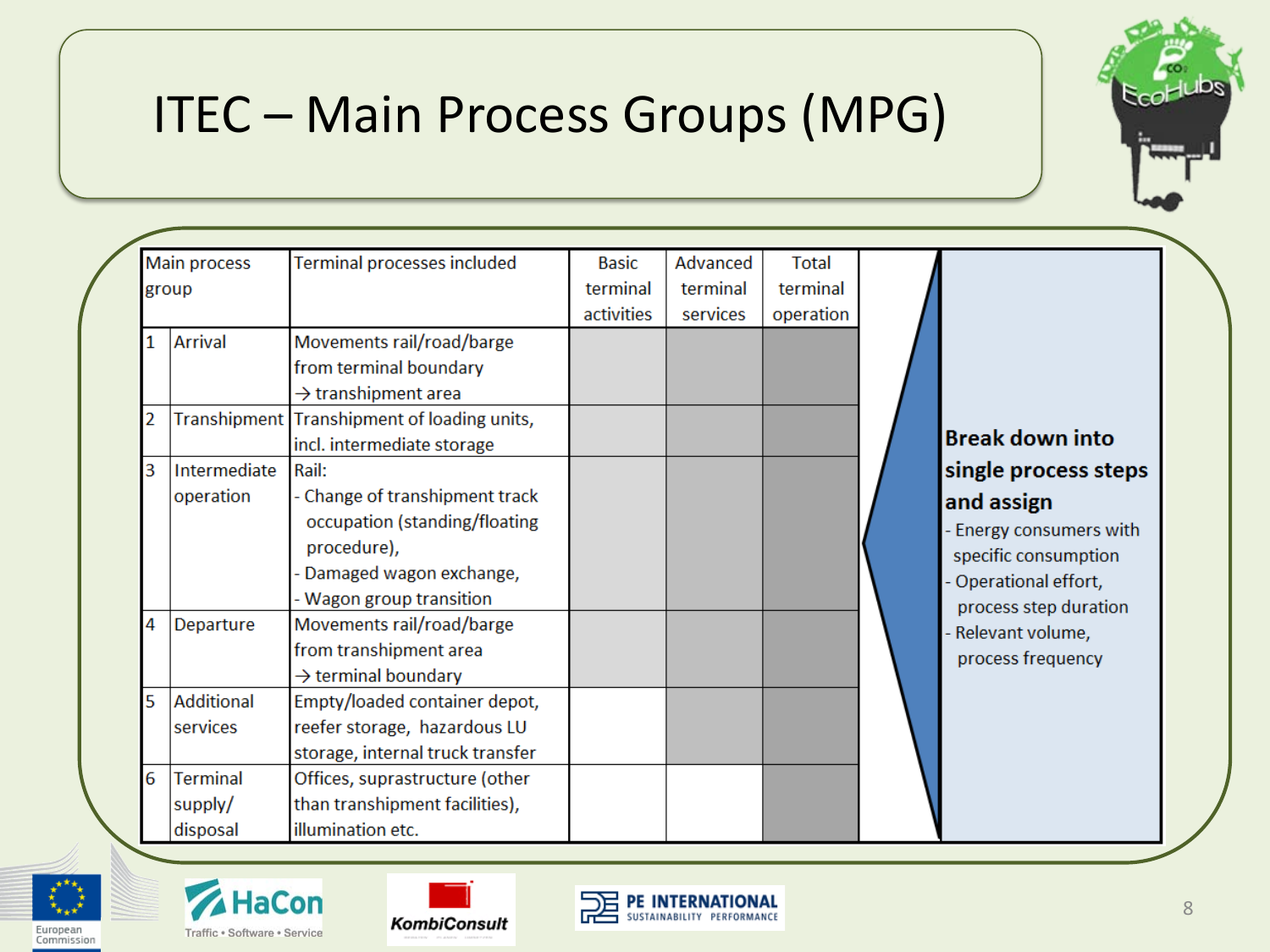## ITEC – Captured processes

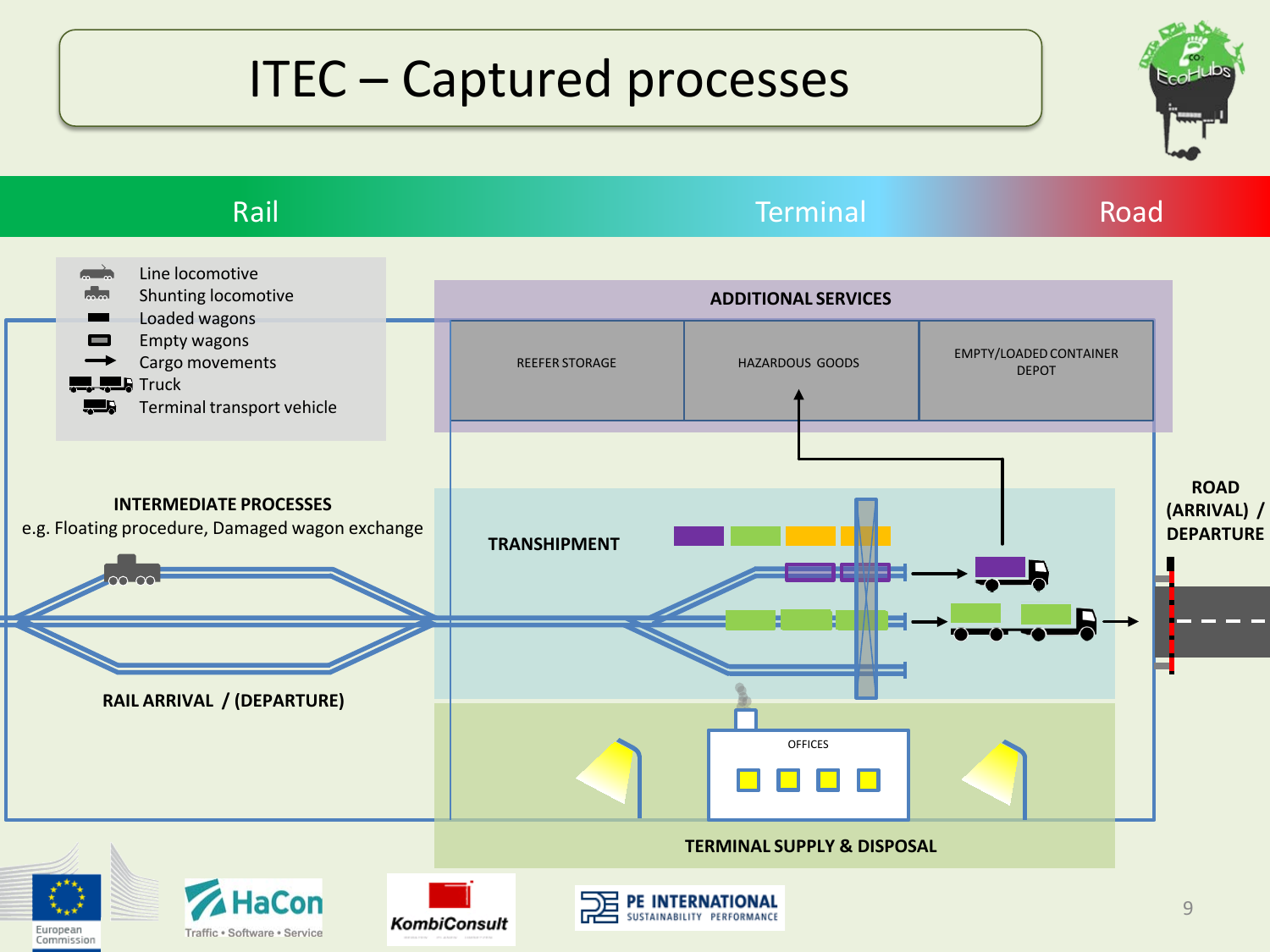### ITEC - Model implementation in GaBi



GaBi is the most widely used product sustainability solution on the planet



- Helps businesses achieve optimal product sustainabilty performance:
	- Environmental
	- Social
	- Economic
- GaBi is a modelling, reporting & diagnostic software tool that drives product sustainability performance during design, planning and production.
- Powerful LCA tools and databases for product and process sustainability





Europear

Commissio



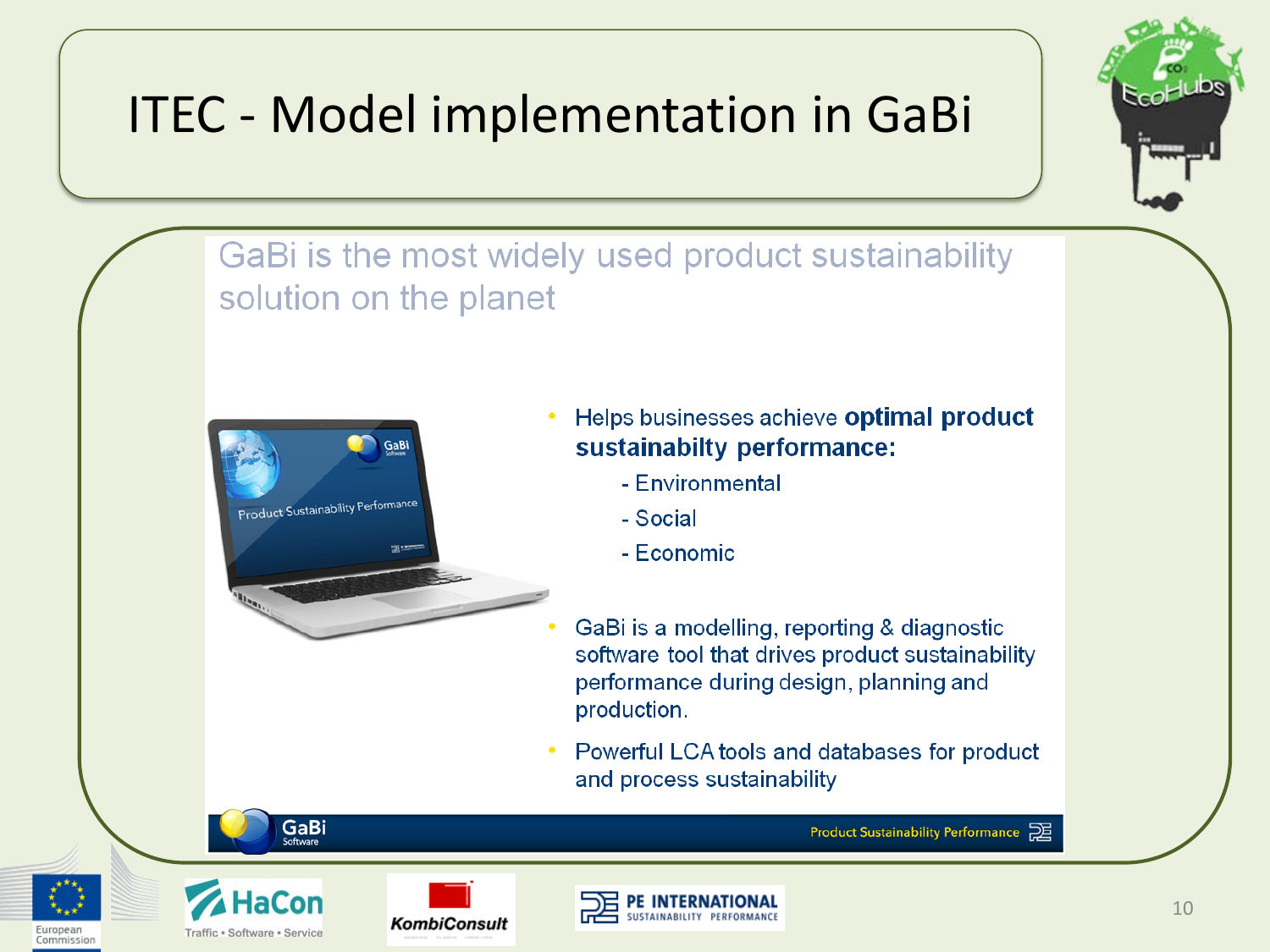ITEC – Application (1) Status: November 2014



- April 2014: Roll-out of ITEC prototype ready to use.
- May 2014: First application of ITEC prototype (use case: Stockholm Arsta)
- 26.05.2014: Presentation of results on the occasion of official opening of the new Stockholm Arsta terminal and to AGORA group
- September 2014: Neuss application finalised,
- October 2014: Bologna application finalised
- November 2014: Antwerp Combinant application finalised, Ljubljana and Antwerp Zomerweg ongoing







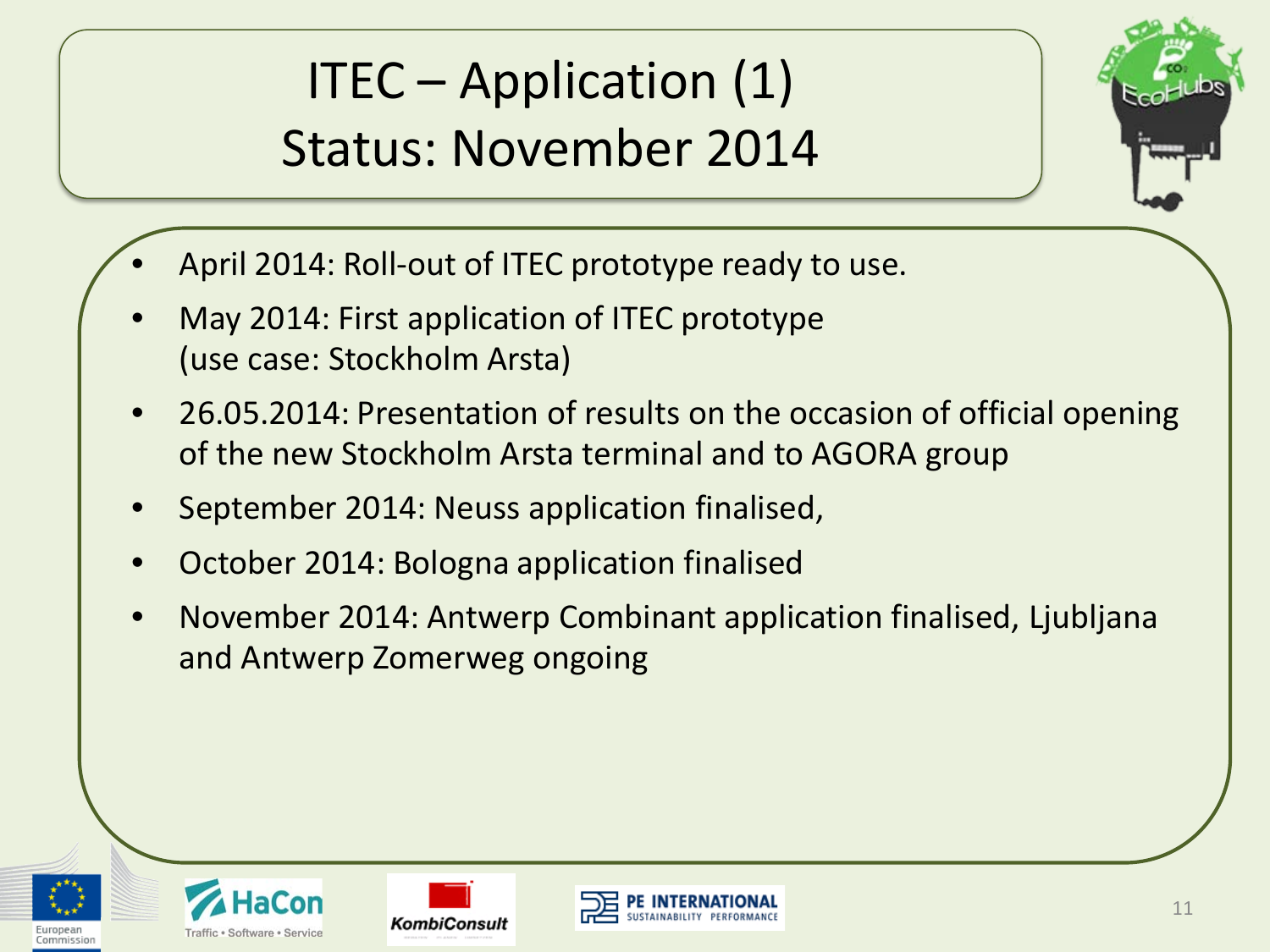## ITEC – Application (2) Input mask (example: rail arrival parameters)



| $+$<br>Scenarios                                                    |                |                |                                                                                    |
|---------------------------------------------------------------------|----------------|----------------|------------------------------------------------------------------------------------|
| <b>Alias</b>                                                        |                |                | Terminal Status Quo   Terminal Reduction Mei Comment, units, defaults              |
| + General Parameters                                                |                |                |                                                                                    |
| + Definition of locomotives                                         |                |                |                                                                                    |
| + Rail processes: General parameters                                |                |                |                                                                                    |
| - Rail: Arrival process                                             |                |                |                                                                                    |
| <b>Operating schedule 1</b>                                         |                |                |                                                                                    |
| Line engine movement operation schedule 1                           |                |                |                                                                                    |
| Distance to parking position 1                                      | 0,49           | 0,49           | [km] distance of line loc from transshipment track to parking position             |
| Idle time line engine 1                                             | 0.25           | 0,25           | [h] time line engine is running in idle mode                                       |
| Selection of engine types for line enging operating                 |                |                |                                                                                    |
| Select line engine type 1                                           | $\overline{2}$ | $\overline{2}$ | $1 =$ diesel-locomotive; $2 = E$ -Locomotive                                       |
| If type = 1: Annual number of diesel locomotives type $10$          |                | $\Omega$       | Number of movements with diesel line engine 1 for operation schedule 1             |
| If type $= 2$ : Annual number of electric locomotives type 572      |                | 572            | Number of movements with electric line engine 1 for operation schedule 1           |
| Select line engine type 2                                           |                | $\overline{2}$ | $1 =$ diesel-locomotive; $2 = E$ -Locomotive                                       |
| If type $= 1$ : Annual number of diesel locomotives type 2.0        |                | $\overline{0}$ | Number of movements with diesel line engine 2 for operation schedule 1             |
| If type $= 2$ : Annual number of electric locomotives type 0        |                | $\mathbf{0}$   | Number of movements with electric line engine 2 for operation schedule 1           |
| Select line engine type 3                                           | 2              | $\overline{2}$ | $1 =$ diesel-locomotive; $2 =$ E-Locomotive                                        |
| If type $= 1$ : Annual number of diesel locomotives type 30         |                | $\bf{0}$       | Number of movements with diesel line engine 3 for operation schedule 1             |
| If type $= 2$ : Annual number of electric locomotives type 0        |                | $\overline{0}$ | Number of movements with electric line engine 3 for operation schedule 1           |
| Shunting operation schedule 1                                       |                |                |                                                                                    |
| Distance of shunting engine approaching 1                           | 1              | $\mathbf{1}$   | [km] Distance for shunting engine between parking position and entrance tracks     |
| Total idle time during shunting operation 1                         | 0,333          | 0,333          | [h] Average idle time during shunting operation                                    |
| Total shunting distance 1                                           | $\overline{2}$ | $\overline{2}$ | [km] Total shunting distance (i.e. between entrance track & transshipment track)   |
| Selection of engine types for operating schedule                    |                |                |                                                                                    |
| Select engine type 1                                                |                | $\mathbf{1}$   | $1 =$ diesel-locomotive; $2 = E$ -Locomotive                                       |
| If type $= 1$ : Annual number of diesel locomotives type 572        |                | 572            | Number of shunting proccesses with diesel engine type 1 for operation schedule 1   |
| If type = 2: Annual number of electric locomotives typ $\epsilon$ 0 |                | $\mathbf{0}$   | Number of shunting proccesses with electric type 1 engine for operation schedule 1 |
| Select engine type 2                                                | 1              | 1              | $1 =$ diesel-locomotive; $2 =$ E-Locomotive                                        |
| If type = 1: Annual number of diesel locomotives type $0$           |                | $\Omega$       | Number of shunting proccesses with diesel engine type 2 for operation schedule 1   |
| If type = 2: Annual number of electric locomotives type 0           |                | $\mathbf{0}$   | Number of shunting proccesses with electric type 2 engine for operation schedule 1 |
| Select engine type 3                                                |                | $\mathbf{1}$   | $1 =$ diesel-locomotive: $2 = E$ -Locomotive                                       |
| If type = 1: Annual number of diesel locomotives type $0$           |                | $\mathbf{0}$   | Number of shunting proccesses with diesel engine type 3 for operation schedule 1   |
| If type = 2: Annual number of electric locomotives type 0           |                | $\overline{0}$ | Number of shunting proccesses with electric type 3 engine for operation schedule 1 |
| + Operating schedule 2                                              |                |                |                                                                                    |
| + Operating schedule 3                                              |                |                |                                                                                    |
| + Operating schedule 4                                              |                |                |                                                                                    |
| + Rail: Intermediate operations                                     |                |                |                                                                                    |
| + Rail: Departure process                                           |                |                |                                                                                    |
| + Truck operations                                                  |                |                |                                                                                    |
| + Transshipment operations                                          |                |                |                                                                                    |
| + Terminal supply                                                   |                |                |                                                                                    |

+ Additional Services



European

Commission



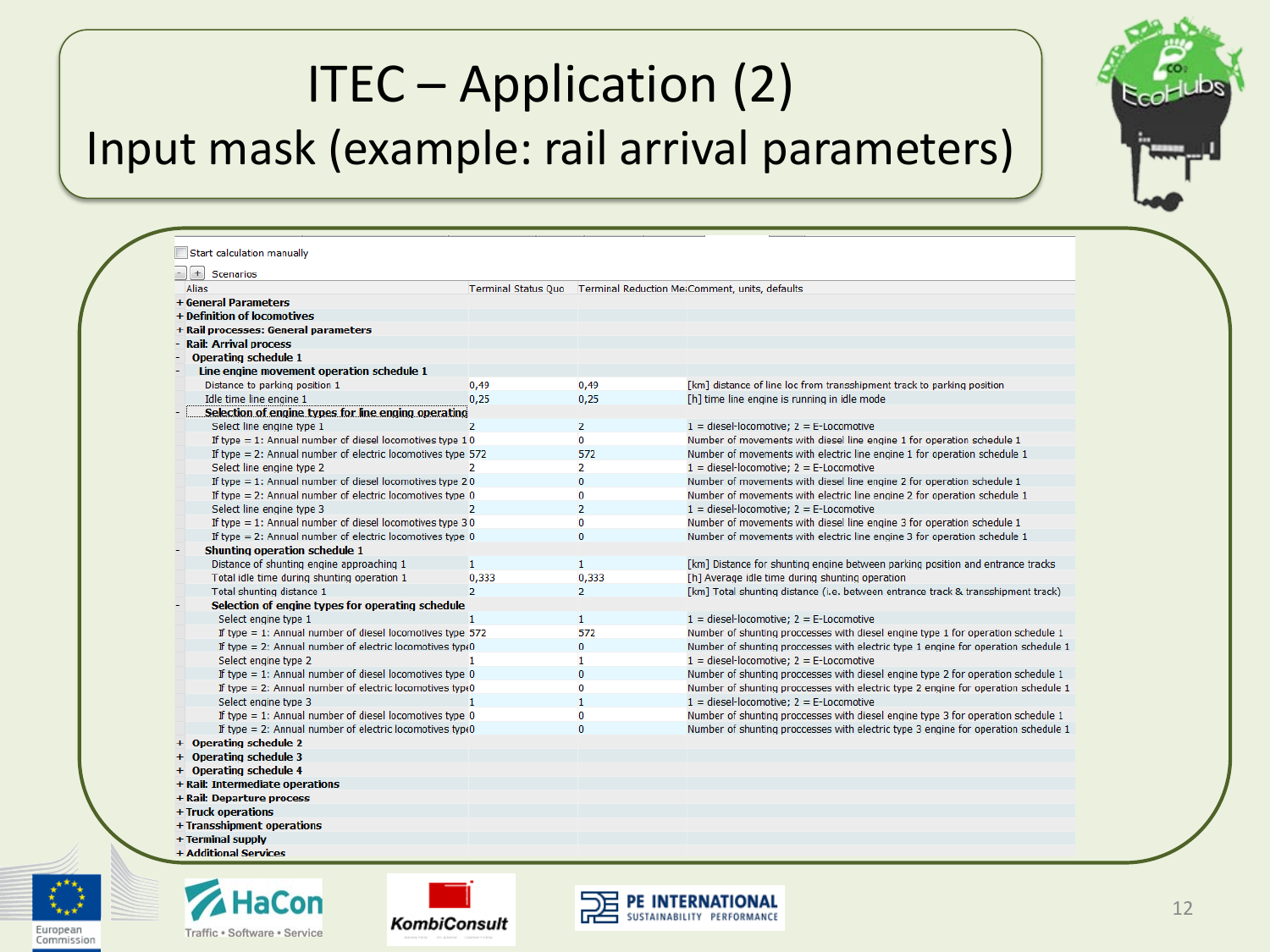ITEC – Application (3) Results – The i-report



- The report is generated automatically,
- Changes of results corresponding to modified data input is displayed ad hoc (desktop version),
- The report consists of tables, graphic presentations and connecting text. Thus, it can be provided to the customer without any further processing. It is a real standard product itself.
- The report is available in pdf and in Word (rtf) format. The latter allows for e.g. integrating the i-report into an overall document, if required,
- Results are displayed on different aggregation levels. This enables detailed identification of "hot spots" and of contributions of single greening measures.





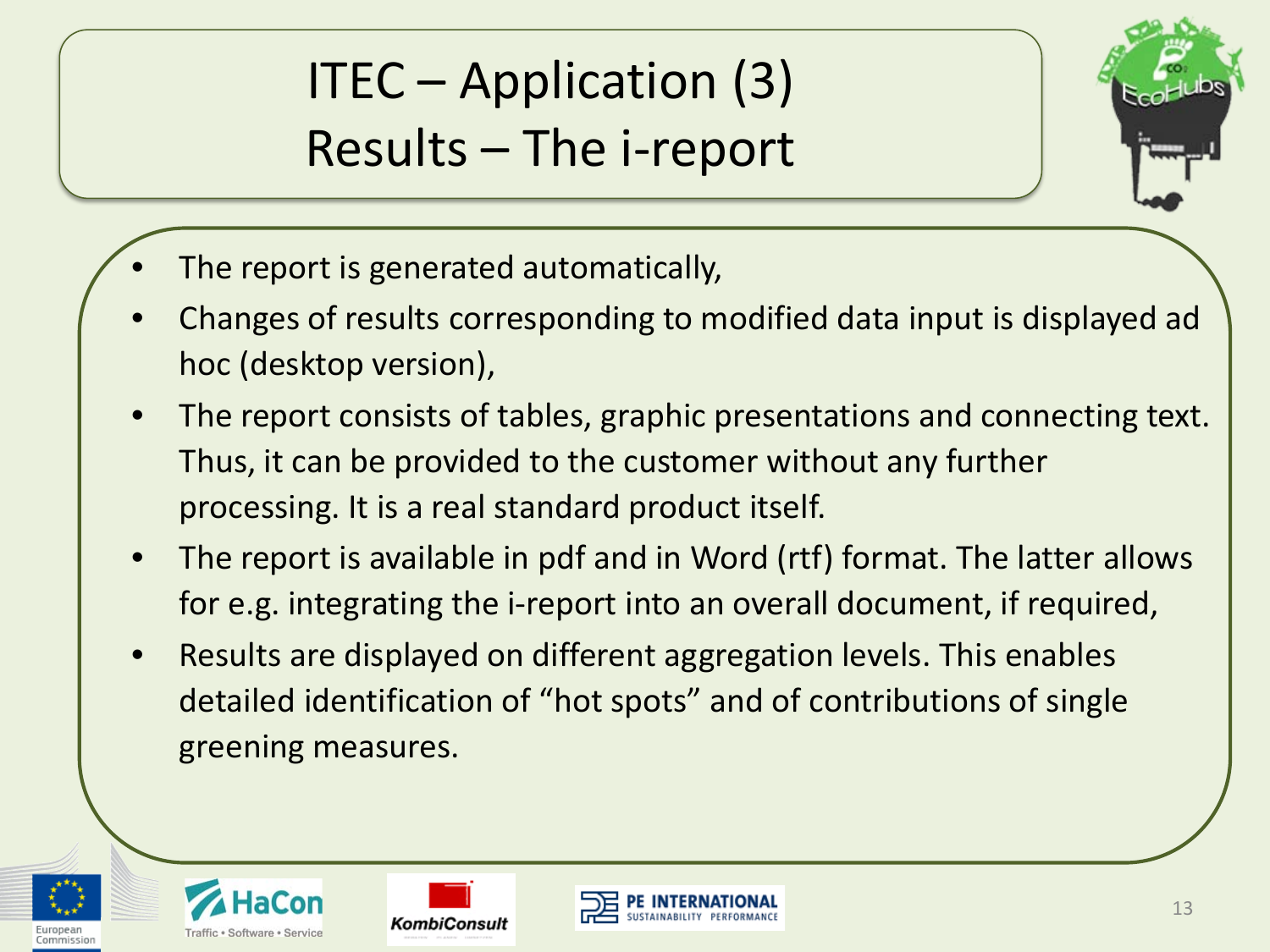#### ITEC – Application (4) Results – Example: Overall carbon footprint





**HaCon** Traffic . Software . Service



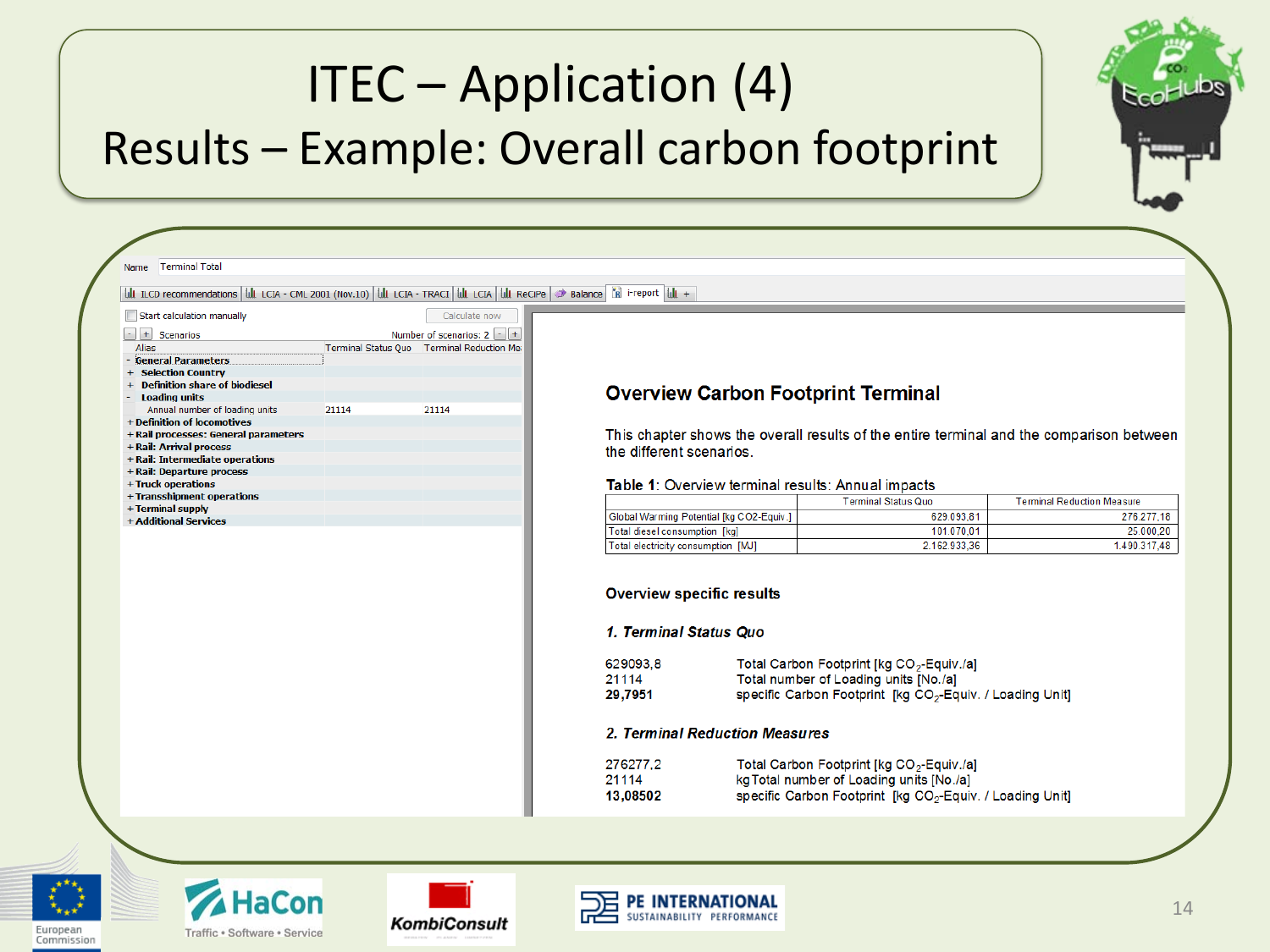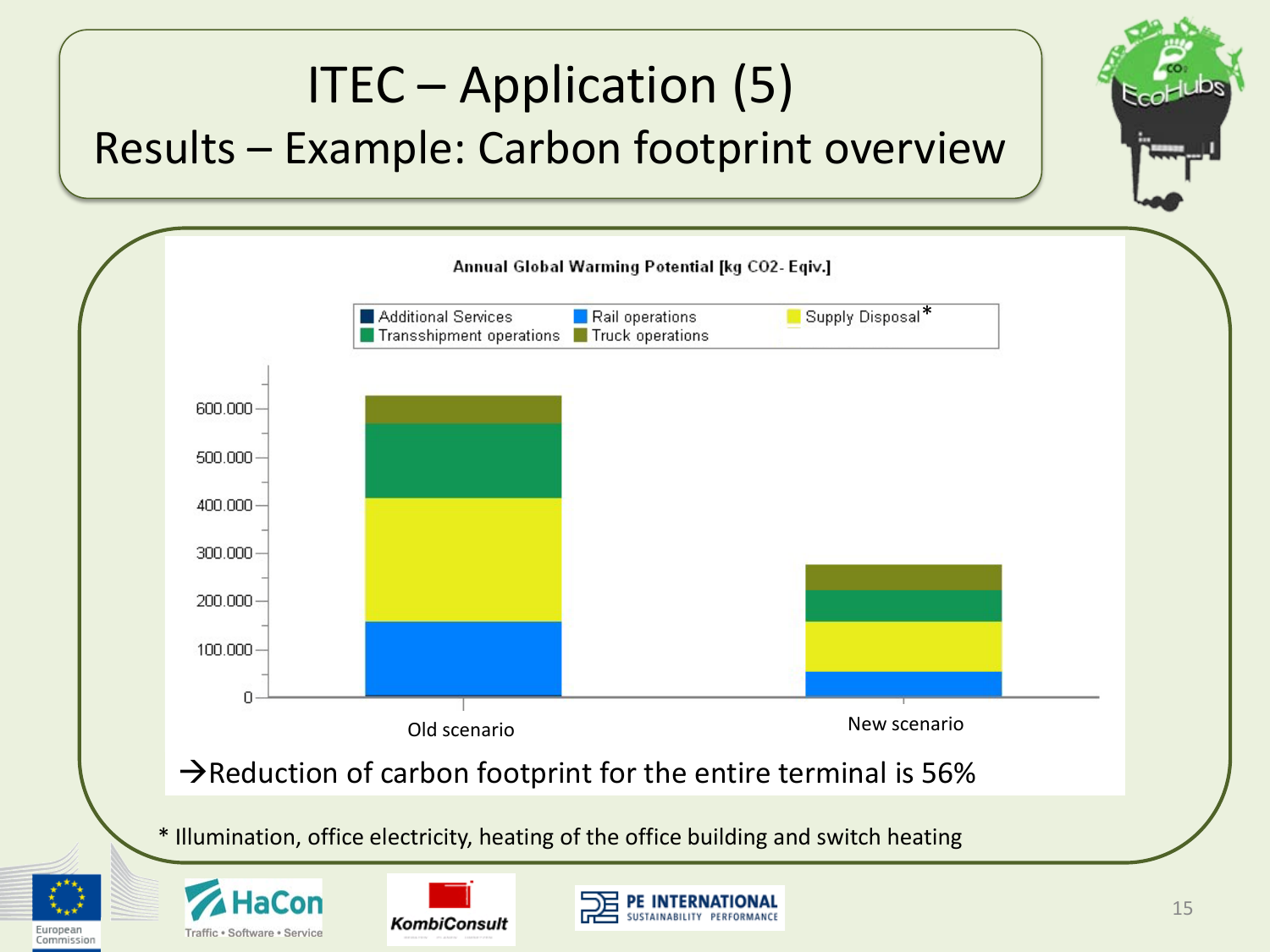# ITEC – Application (6) Results – Example: Rail operation



| <b>Table 3: Global Warming Potential [kg CO2eq] of the different rail process groups</b> |                     |                                   |  |  |  |
|------------------------------------------------------------------------------------------|---------------------|-----------------------------------|--|--|--|
|                                                                                          | Terminal Status Quo | <b>Terminal Reduction Measure</b> |  |  |  |
| 1 Arrival: Movement of line locomotive: operating schedule 1                             | 2.188.34            | 2.188,34                          |  |  |  |
| 1 Arrival: Movement of line locomotive: operating schedule 2                             | 994.70              | 994,70                            |  |  |  |
| 1 Arrival: Shunting of operating schedule 1                                              | 21.890.32           | 12.180,76                         |  |  |  |
| 1 Arrival: Shunting of operating schedule 2                                              | 12.974.81           | 5.536.71                          |  |  |  |
| 2 Intermediate operation schedule 1                                                      | 6.203.52            | 3.101.76                          |  |  |  |
| 2 Intermediate operation schedule 2                                                      | 22.332.68           | 12.919.26                         |  |  |  |
| 3 Departure: Movement of line locomotive: operating schedule                             | 8.976.67            | 8.976.67                          |  |  |  |
| 3 Departure: Movement of line locomotive: operating schedule                             | 4.080.31            | 4.080.31                          |  |  |  |
| 3 Departure: Shunting of operating schedule 1                                            | 47.220.09           |                                   |  |  |  |
| 3 Departure: Shunting of operating schedule 2                                            | 26.428.54           |                                   |  |  |  |

#### Figure 1: Global Warming Potential [kg CO<sub>2e0</sub>]: Contribution analysis rail processes





Commission





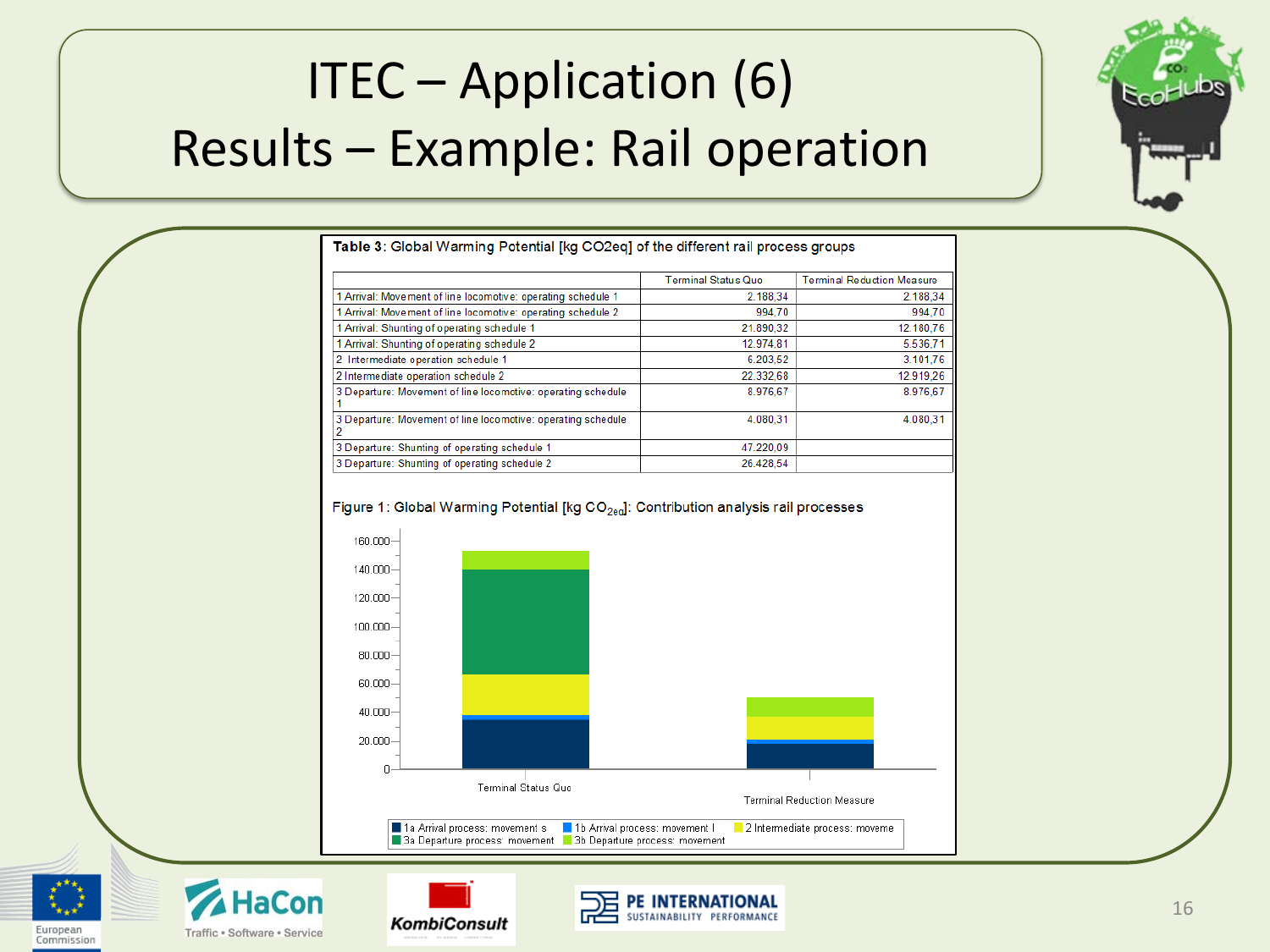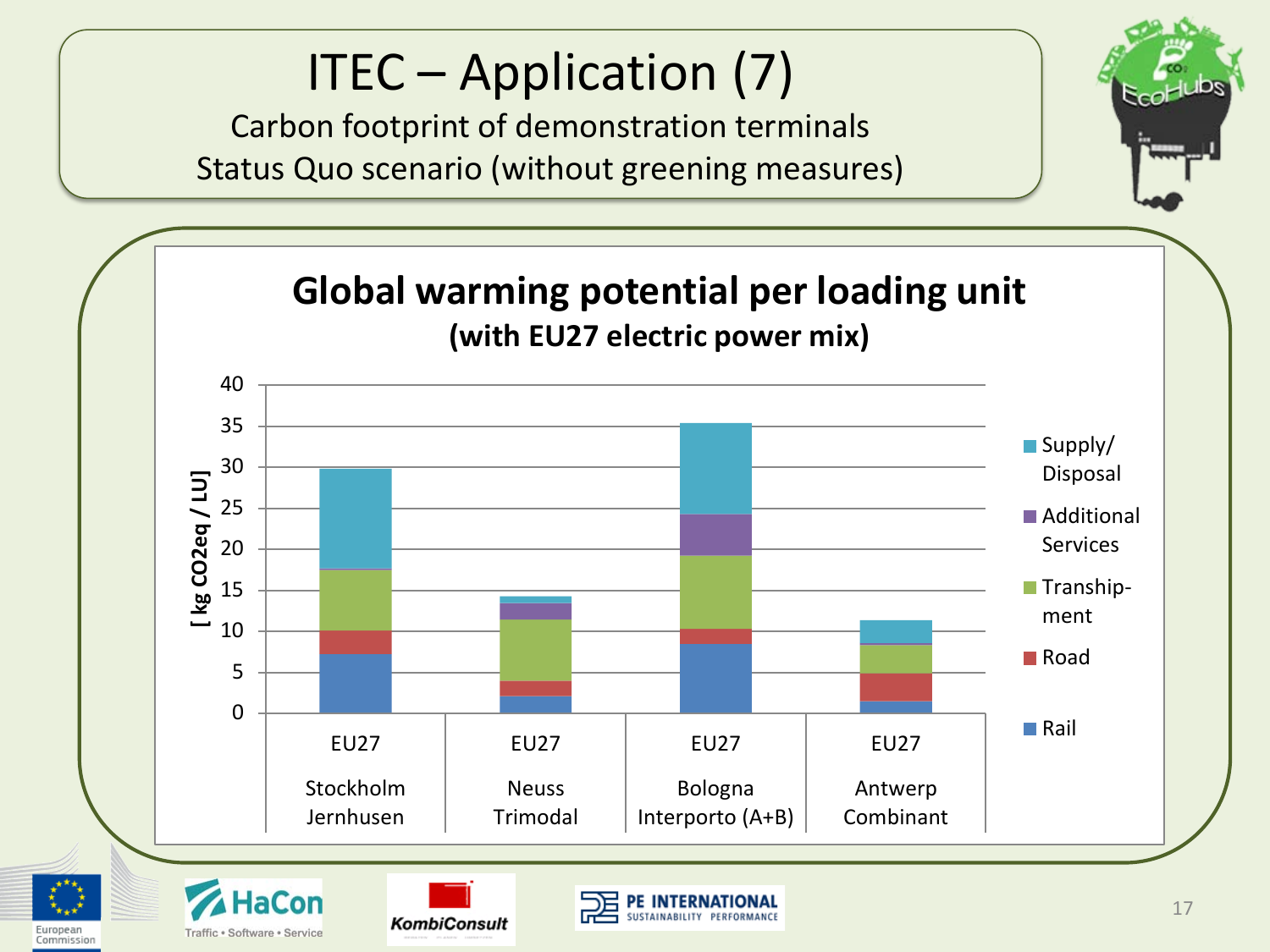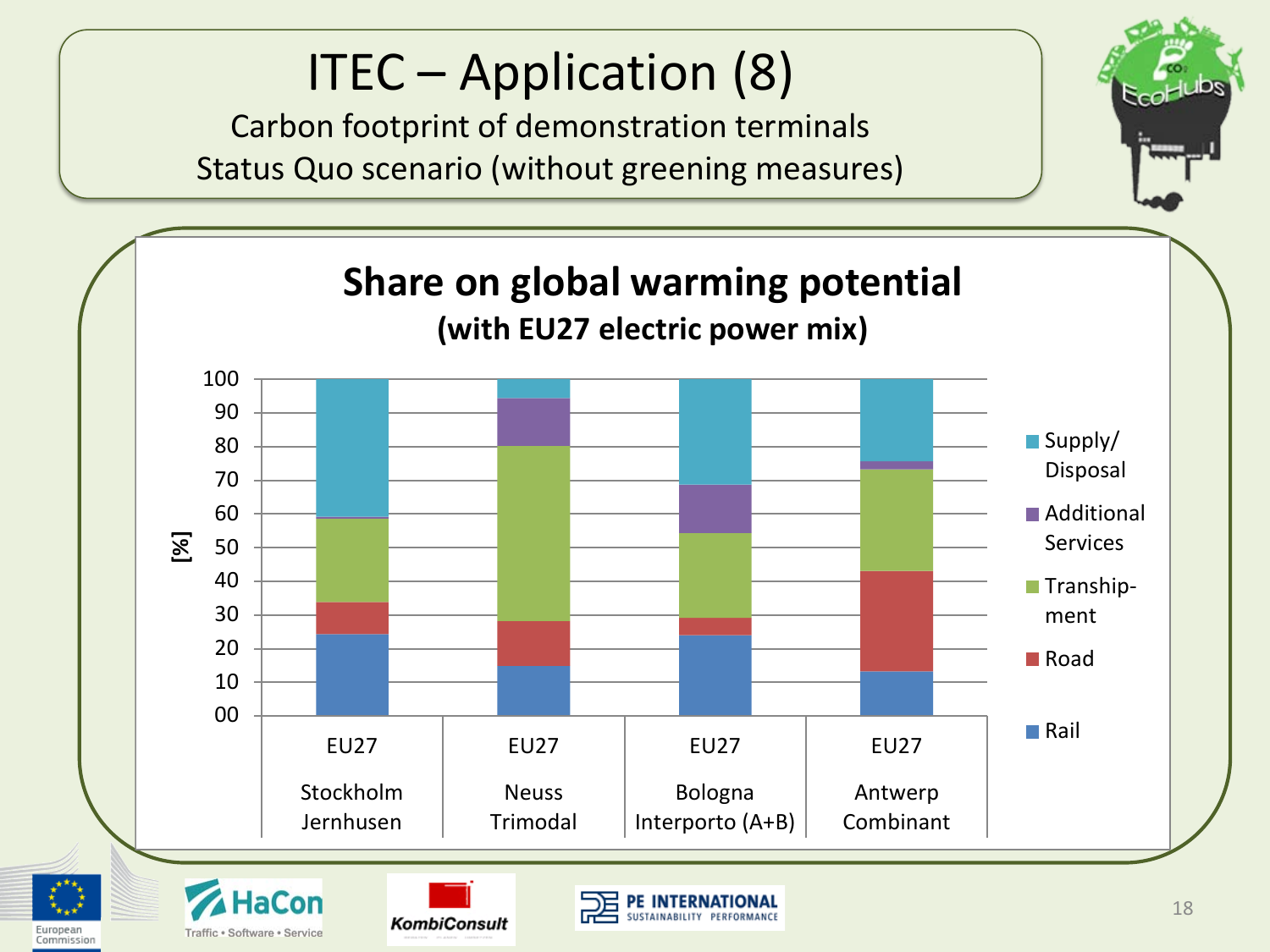

# ITEC – Providing of results

- Procedure to achieve results within EcoHubs lifetime:
- 2 x 3 basic matrix of "virtual", typical rail/road terminals, calculated with ITEC
- Provide this basic matrix as input to other EcoHubs work packages and for free use (e.g. for EcoTransIt).
- Successive expansion of the basic matrix calculation of additional "real" terminals.





**HaCon** 



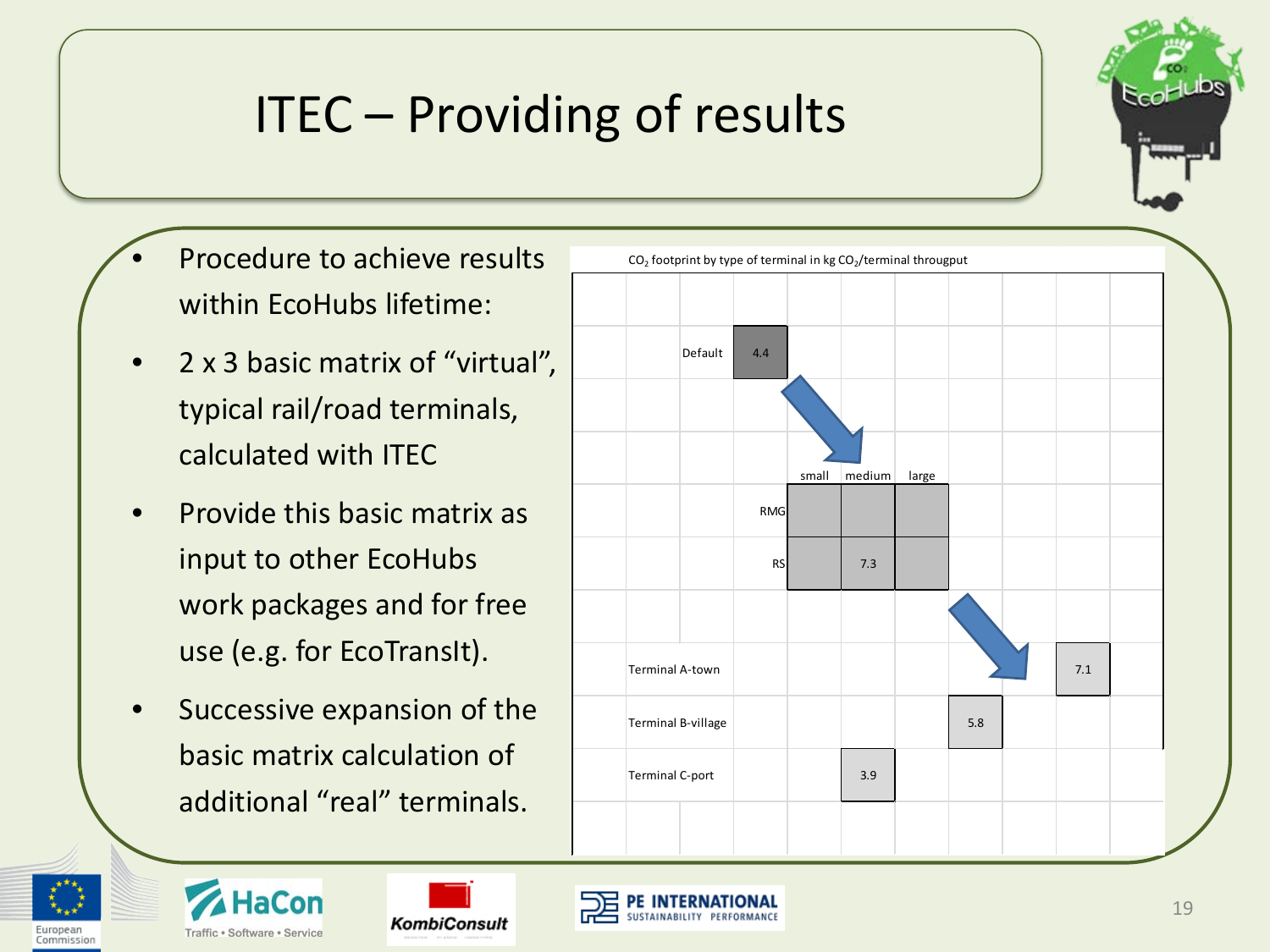# ITEC – Main advantages for users (1)



- Very detailed capturing of all energy relevant processes possible (800 ITEC parameters might be modified on demand);
- Single "greening" measures can be implemented (e.g. replacement of transhipment facilities, modified rail/road infrastructure, new road check-in or wagon repair procedure);
- Not only total carbon footprint/"greening" effect, but detailed results:
	- $\rightarrow$  Identification of "hot spots" (e.g. by processes or mode);
	- $\rightarrow$  Explanation of different specific energy consumptions of terminals;
	- $\rightarrow$  Valuation of greening impact of (single) measures or measure bundles;

allowing

- Adequate allocation of investments in greening measures,
- Conclusions on optimisation on rail/road operation in the terminal.







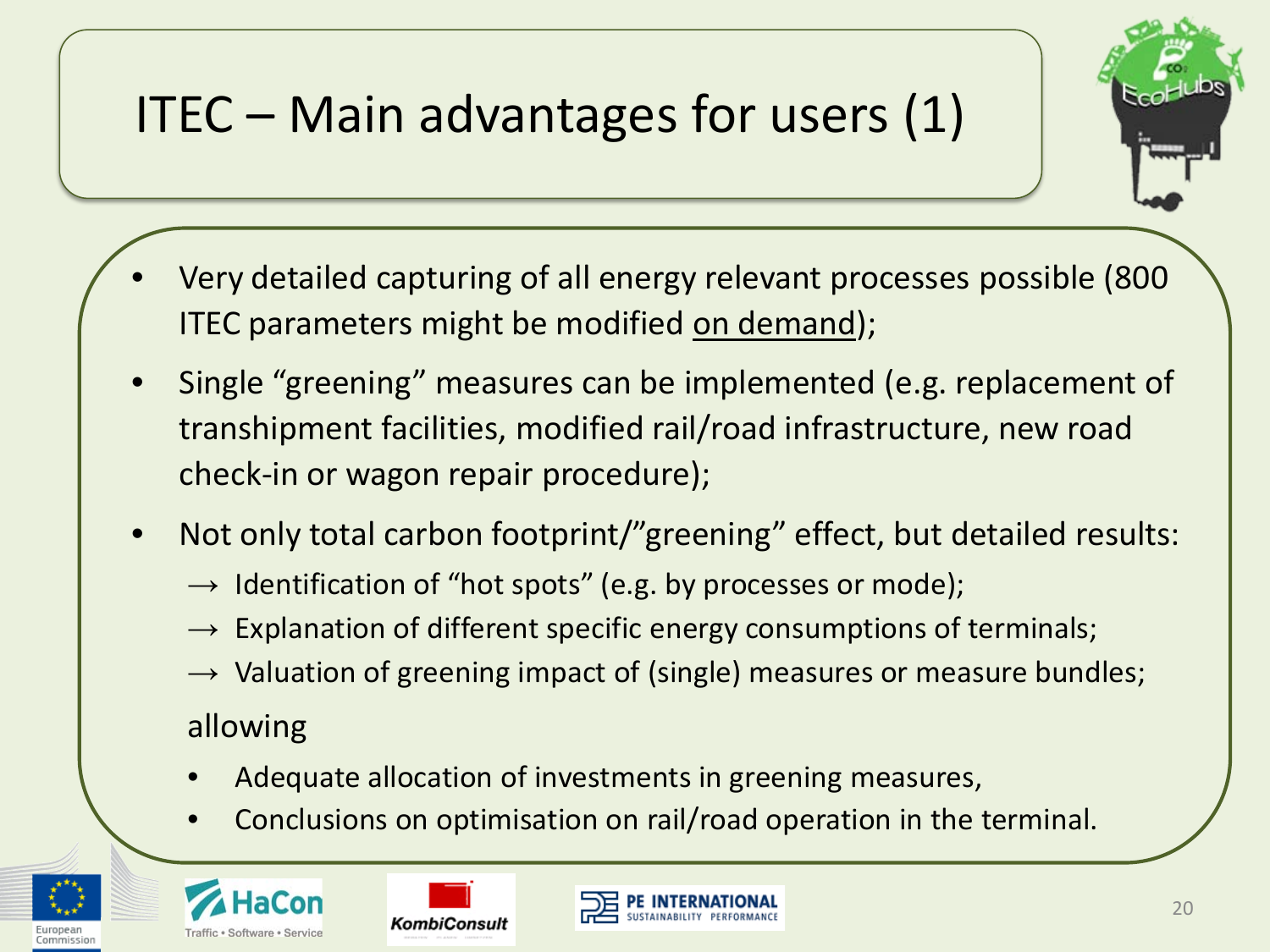# ITEC – Main advantages for users (2)



- In case of missing terminal specific parameters, experience figures and model calculations are available  $\rightarrow$  Missing terminal specific data does not prevent ITEC applicability;
- ITEC can be used ad hoc (no data interfaces needed, no requirements concerning dedicated IT terminal systems or data exchange formats);
- Standardised template for data gathering (energy consumers and their specific consumption);
- Operational procedures can be clarified with terminal operator via video/telephone conference, using standardised check-list (ca. 2 h);
- Desktop and web application available;
- Consideration of (country/terminal) specific energy mix;